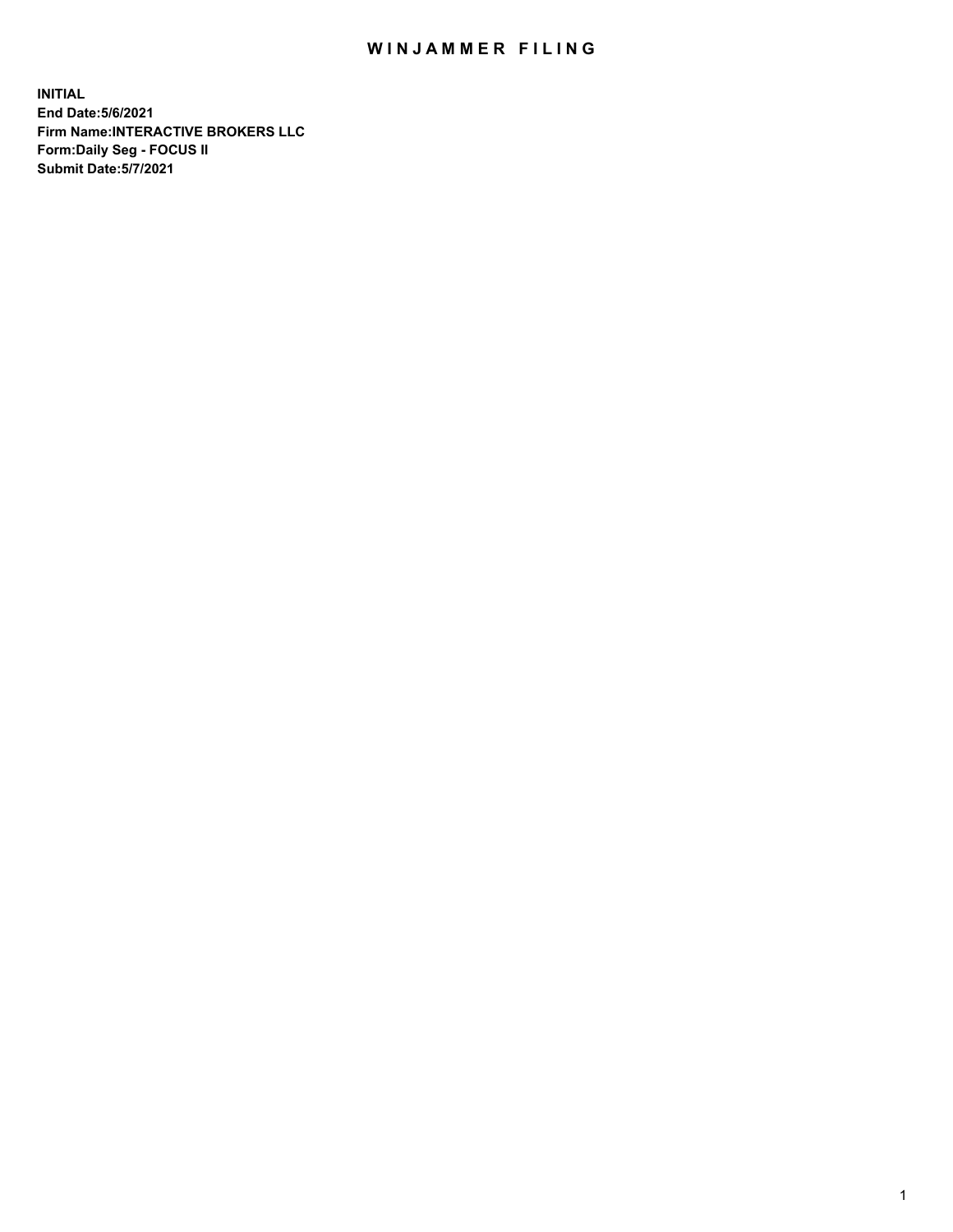**INITIAL End Date:5/6/2021 Firm Name:INTERACTIVE BROKERS LLC Form:Daily Seg - FOCUS II Submit Date:5/7/2021 Daily Segregation - Cover Page**

| Name of Company                                                                                                                                                                                                                                                                                                                | <b>INTERACTIVE BROKERS LLC</b>                                                                  |
|--------------------------------------------------------------------------------------------------------------------------------------------------------------------------------------------------------------------------------------------------------------------------------------------------------------------------------|-------------------------------------------------------------------------------------------------|
| <b>Contact Name</b>                                                                                                                                                                                                                                                                                                            | <b>James Menicucci</b>                                                                          |
| <b>Contact Phone Number</b>                                                                                                                                                                                                                                                                                                    | 203-618-8085                                                                                    |
| <b>Contact Email Address</b>                                                                                                                                                                                                                                                                                                   | jmenicucci@interactivebrokers.c<br>om                                                           |
| FCM's Customer Segregated Funds Residual Interest Target (choose one):<br>a. Minimum dollar amount: ; or<br>b. Minimum percentage of customer segregated funds required:% ; or<br>c. Dollar amount range between: and; or<br>d. Percentage range of customer segregated funds required between:% and%.                         | $\overline{\mathbf{0}}$<br>$\overline{\mathbf{0}}$<br>155,000,000 245,000,000<br>0 <sub>0</sub> |
| FCM's Customer Secured Amount Funds Residual Interest Target (choose one):<br>a. Minimum dollar amount: ; or<br>b. Minimum percentage of customer secured funds required:%; or<br>c. Dollar amount range between: and; or<br>d. Percentage range of customer secured funds required between:% and%.                            | $\overline{\mathbf{0}}$<br>$\mathbf 0$<br>80,000,000 120,000,000<br>0 <sub>0</sub>              |
| FCM's Cleared Swaps Customer Collateral Residual Interest Target (choose one):<br>a. Minimum dollar amount: ; or<br>b. Minimum percentage of cleared swaps customer collateral required:% ; or<br>c. Dollar amount range between: and; or<br>d. Percentage range of cleared swaps customer collateral required between:% and%. | $\overline{\mathbf{0}}$<br>$\underline{\mathbf{0}}$<br>0 <sub>0</sub><br>0 <sub>0</sub>         |

Attach supporting documents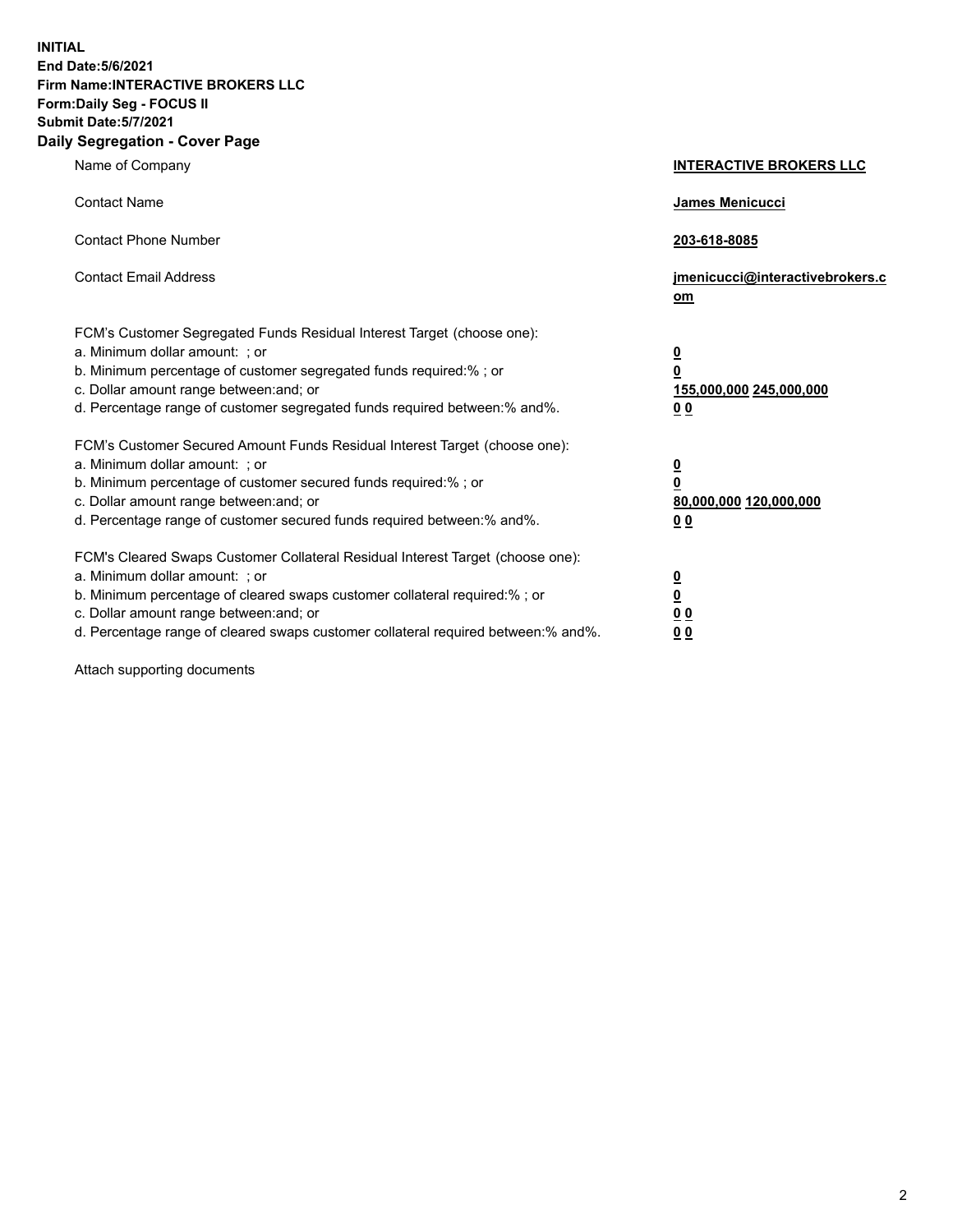**INITIAL End Date:5/6/2021 Firm Name:INTERACTIVE BROKERS LLC Form:Daily Seg - FOCUS II Submit Date:5/7/2021 Daily Segregation - Secured Amounts**

|     | Foreign Futures and Foreign Options Secured Amounts                                         |                                         |
|-----|---------------------------------------------------------------------------------------------|-----------------------------------------|
|     | Amount required to be set aside pursuant to law, rule or regulation of a foreign            | $0$ [7305]                              |
|     | government or a rule of a self-regulatory organization authorized thereunder                |                                         |
| 1.  | Net ledger balance - Foreign Futures and Foreign Option Trading - All Customers             |                                         |
|     | A. Cash                                                                                     | 471,743,452 [7315]                      |
|     | B. Securities (at market)                                                                   | $0$ [7317]                              |
| 2.  | Net unrealized profit (loss) in open futures contracts traded on a foreign board of trade   | 32,585,197 [7325]                       |
| 3.  | Exchange traded options                                                                     |                                         |
|     | a. Market value of open option contracts purchased on a foreign board of trade              | 96,278 [7335]                           |
|     | b. Market value of open contracts granted (sold) on a foreign board of trade                | -3,396 [7337]                           |
| 4.  | Net equity (deficit) (add lines 1. 2. and 3.)                                               | 504,421,531 [7345]                      |
| 5.  | Account liquidating to a deficit and account with a debit balances - gross amount           | 4,195 [7351]                            |
|     | Less: amount offset by customer owned securities                                            | 0 [7352] 4,195 [7354]                   |
| 6.  | Amount required to be set aside as the secured amount - Net Liquidating Equity              | 504,425,726 [7355]                      |
|     | Method (add lines 4 and 5)                                                                  |                                         |
| 7.  | Greater of amount required to be set aside pursuant to foreign jurisdiction (above) or line | 504,425,726 [7360]                      |
|     | 6.                                                                                          |                                         |
|     | FUNDS DEPOSITED IN SEPARATE REGULATION 30.7 ACCOUNTS                                        |                                         |
| 1.  | Cash in banks                                                                               |                                         |
|     | A. Banks located in the United States                                                       | 119,367,769 [7500]                      |
|     | B. Other banks qualified under Regulation 30.7                                              | 0 [7520] 119,367,769 [7530]             |
| 2.  | <b>Securities</b>                                                                           |                                         |
|     | A. In safekeeping with banks located in the United States                                   | 299,997,000 [7540]                      |
|     | B. In safekeeping with other banks qualified under Regulation 30.7                          | 0 [7560] 299,997,000 [7570]             |
| 3.  | Equities with registered futures commission merchants                                       |                                         |
|     | A. Cash                                                                                     | $0$ [7580]                              |
|     | <b>B.</b> Securities                                                                        | $0$ [7590]                              |
|     | C. Unrealized gain (loss) on open futures contracts                                         | $0$ [7600]                              |
|     | D. Value of long option contracts                                                           | $0$ [7610]                              |
|     | E. Value of short option contracts                                                          | 0 [7615] 0 [7620]                       |
| 4.  | Amounts held by clearing organizations of foreign boards of trade                           |                                         |
|     | A. Cash                                                                                     | $Q$ [7640]                              |
|     | <b>B.</b> Securities                                                                        | $0$ [7650]                              |
|     | C. Amount due to (from) clearing organization - daily variation                             | $0$ [7660]                              |
|     | D. Value of long option contracts                                                           | $0$ [7670]                              |
|     | E. Value of short option contracts                                                          | 0 [7675] 0 [7680]                       |
| 5.  | Amounts held by members of foreign boards of trade                                          |                                         |
|     | A. Cash                                                                                     | 183,557,997 [7700]                      |
|     | <b>B.</b> Securities                                                                        | $0$ [7710]                              |
|     | C. Unrealized gain (loss) on open futures contracts                                         | 25,789,490 [7720]                       |
|     | D. Value of long option contracts                                                           | 96,278 [7730]                           |
|     | E. Value of short option contracts                                                          | <u>-3,396</u> [7735] 209,440,369 [7740] |
| 6.  | Amounts with other depositories designated by a foreign board of trade                      | $0$ [7760]                              |
| 7.  | Segregated funds on hand                                                                    | $0$ [7765]                              |
| 8.  | Total funds in separate section 30.7 accounts                                               | 628,805,138 [7770]                      |
| 9.  | Excess (deficiency) Set Aside for Secured Amount (subtract line 7 Secured Statement         | 124,379,412 [7380]                      |
|     | Page 1 from Line 8)                                                                         |                                         |
| 10. | Management Target Amount for Excess funds in separate section 30.7 accounts                 | 80,000,000 [7780]                       |
| 11. | Excess (deficiency) funds in separate 30.7 accounts over (under) Management Target          | 44,379,412 [7785]                       |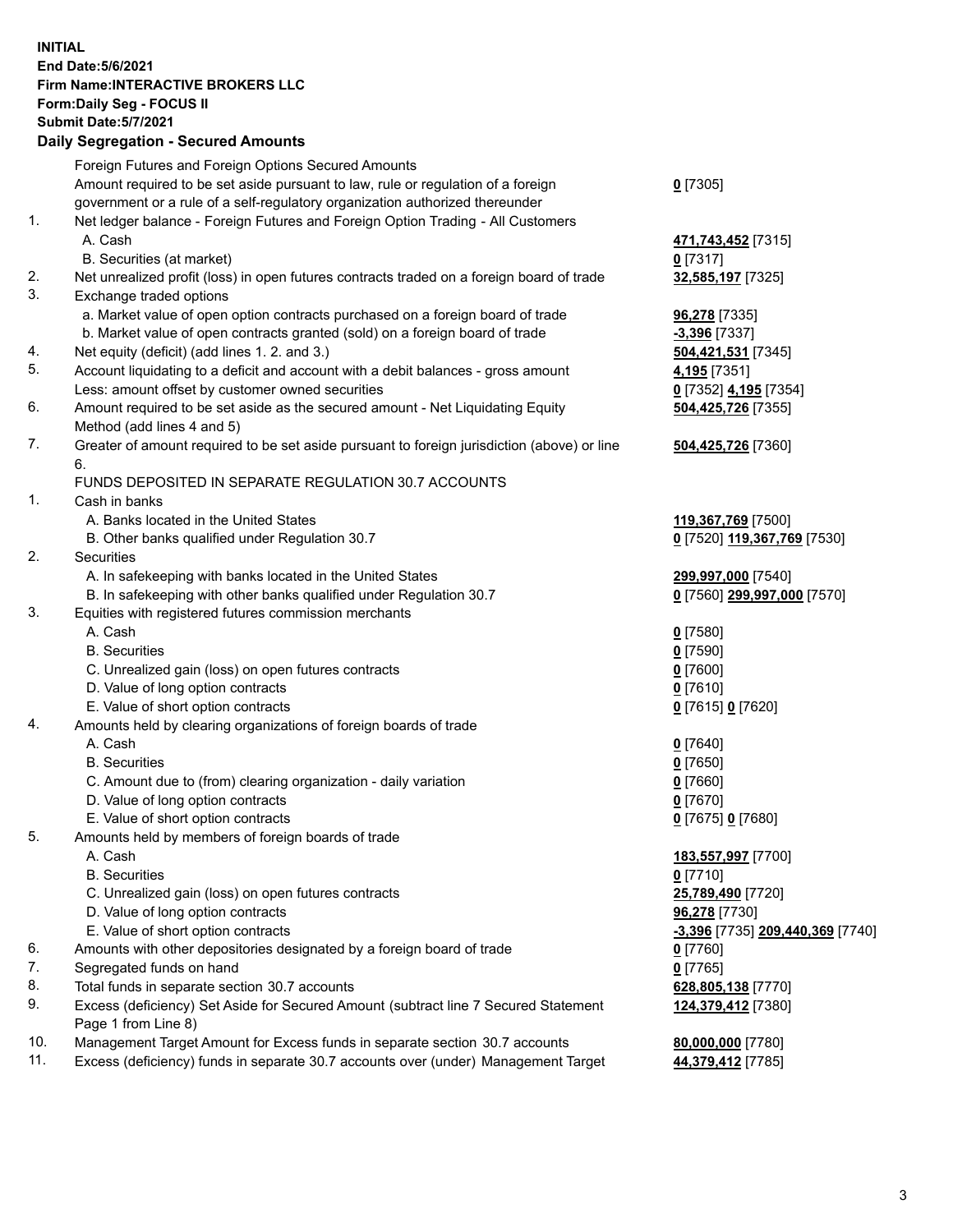**INITIAL End Date:5/6/2021 Firm Name:INTERACTIVE BROKERS LLC Form:Daily Seg - FOCUS II Submit Date:5/7/2021 Daily Segregation - Segregation Statement** SEGREGATION REQUIREMENTS(Section 4d(2) of the CEAct) 1. Net ledger balance A. Cash **6,515,019,386** [7010] B. Securities (at market) **0** [7020] 2. Net unrealized profit (loss) in open futures contracts traded on a contract market **416,031,811** [7030] 3. Exchange traded options A. Add market value of open option contracts purchased on a contract market **348,526,783** [7032] B. Deduct market value of open option contracts granted (sold) on a contract market **-265,464,226** [7033] 4. Net equity (deficit) (add lines 1, 2 and 3) **7,014,113,754** [7040] 5. Accounts liquidating to a deficit and accounts with debit balances - gross amount **1,307,918** [7045] Less: amount offset by customer securities **0** [7047] **1,307,918** [7050] 6. Amount required to be segregated (add lines 4 and 5) **7,015,421,672** [7060] FUNDS IN SEGREGATED ACCOUNTS 7. Deposited in segregated funds bank accounts A. Cash **1,546,502,987** [7070] B. Securities representing investments of customers' funds (at market) **3,188,957,610** [7080] C. Securities held for particular customers or option customers in lieu of cash (at market) **0** [7090] 8. Margins on deposit with derivatives clearing organizations of contract markets A. Cash **1,990,887,478** [7100] B. Securities representing investments of customers' funds (at market) **432,680,104** [7110] C. Securities held for particular customers or option customers in lieu of cash (at market) **0** [7120] 9. Net settlement from (to) derivatives clearing organizations of contract markets **298,144** [7130] 10. Exchange traded options A. Value of open long option contracts **348,240,054** [7132] B. Value of open short option contracts **-265,318,131** [7133] 11. Net equities with other FCMs A. Net liquidating equity **0** [7140] B. Securities representing investments of customers' funds (at market) **0** [7160] C. Securities held for particular customers or option customers in lieu of cash (at market) **0** [7170] 12. Segregated funds on hand **0** [7150] 13. Total amount in segregation (add lines 7 through 12) **7,242,248,246** [7180] 14. Excess (deficiency) funds in segregation (subtract line 6 from line 13) **226,826,574** [7190] 15. Management Target Amount for Excess funds in segregation **155,000,000** [7194]

16. Excess (deficiency) funds in segregation over (under) Management Target Amount Excess

**71,826,574** [7198]